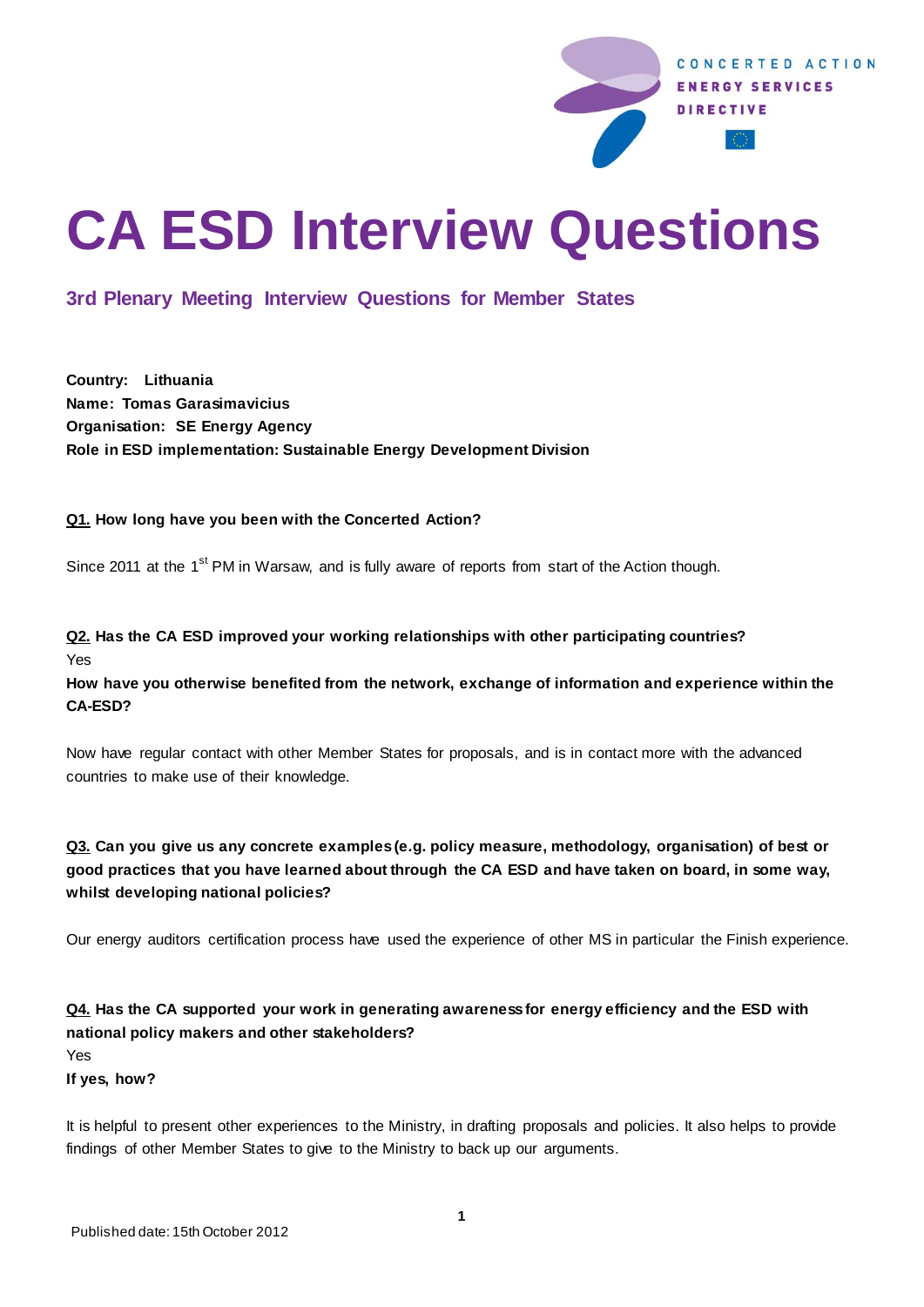

## **Q5. What has been the most useful CA ESD product/output for you? (PMs, WG Reports, website, Forum, Newsletter, National Summary Reports, public documents, other)**

Working Group Reports – it is most concentrated material, to find basic information especially if you can't attend the Plenary Meeting, or if there is not have enough budget to send people to cover all the Core Themes.

### **Q6. Do you attend other Concerted Action meetings – CA RES or CA EPBD?** Yes CA RES **If yes, what do you think the CA ESD can learn from the other Concerted Actions and vice versa?**

All CA RES Working Groups more concentrated (similar to CA ESD in-depth sessions). Working group leaders in CA-RES play more active role.

## **Q7. What is your national dissemination strategy when it comes to CA ESD material and the outcomes of the Plenary Meetings?**

## **To how many people, and to whom, do you send the final reports and other outputs of the CA ESD? What methods do you use (meetings, email, presentations, etc)?**

Present results to the ministry, write reports and send them to the person who is responsible for strategic proposals. The Energy Agency and the Ministry are in the same building/departments, so very easy to disseminate the outcomes of the Plenary Meetings.

#### **Are you aware of the NCP toolkit on the website?**

No

## **Q8. What is your feedback regarding the new in-depth topic and sessions? How was your experience in trying to identify your expert(s) to attend these sessions?**

It was difficult to find an expert to public procurement group at last PM  $(2^{nd}$  PM), and so was unable to send an expert (couldn't get the right person to agree to come due to time and budget restrictions). However, an expert was able to attend the financial instruments in-depth session at this 3<sup>rd</sup> PM.

## **Q9. Do you have any other remarks, comments or feedback you would like to give us on specific or general elements of the CA ESD?**

The project seems to have lost its pace, between the old and the new Directive. Some countries have more experience in some of the most problematic topics (i.e. Energy saving obligation scheme) of the new Energy Efficiency Directive that other countries will have difficulty to implement. The new topics related to the new Energy